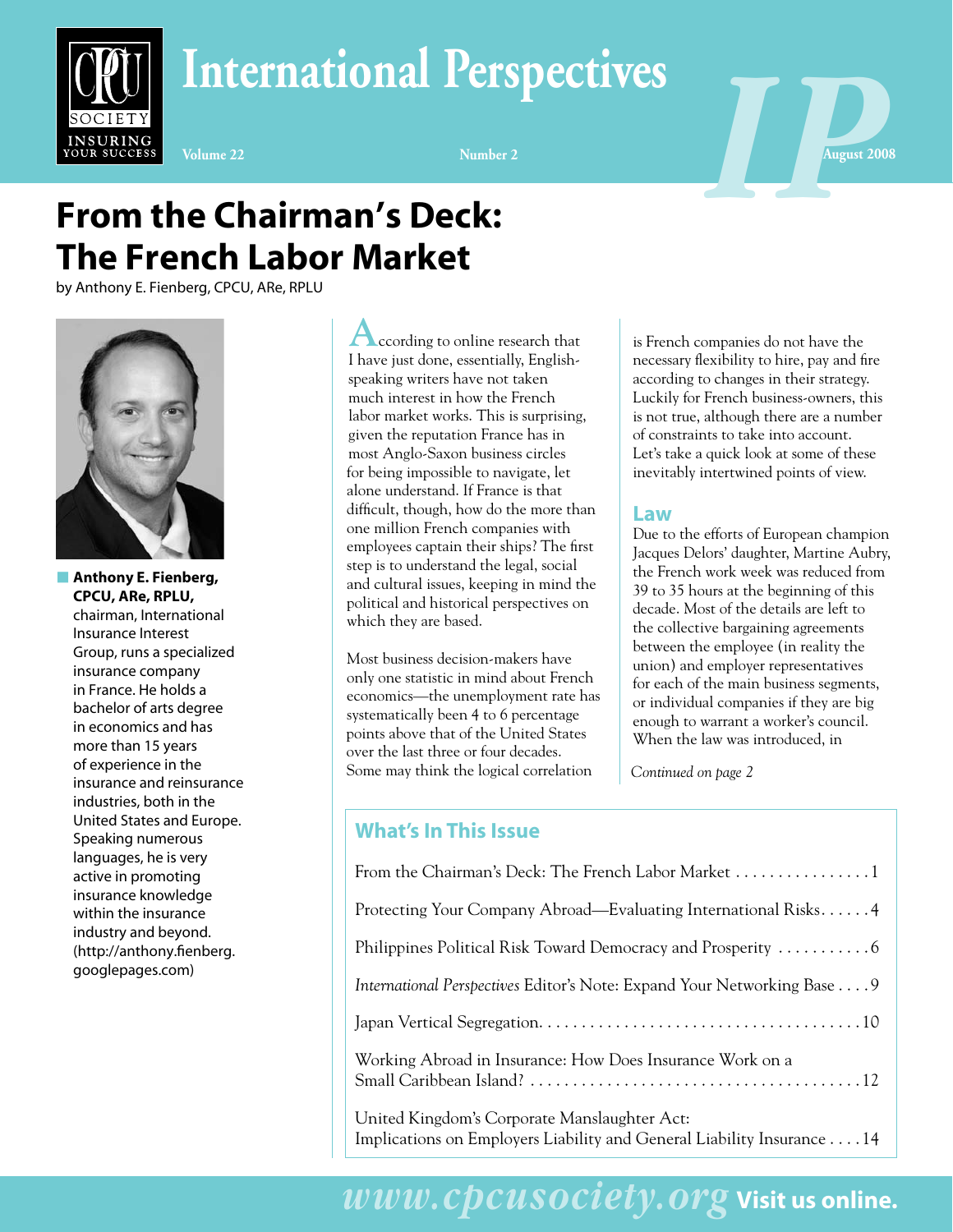# **From the Chairman's Deck: The French Labor Market**

*Continued from page 1*



exchange for working more than 35 hours, some of the negotiation produced results such as extra vacation days. It is legal, however, for certain employees to work up to 44 hours a week without being paid overtime, subject to receiving aboveaverage pay, and officers (limited to only a few per company) can have their work contract stipulate that they are required to work 218 days per year.

In a 2006 article, *The New York Times* gave an over-simplified account of how difficult it is to fire a worker in France. In essence, dismissing a worker comes down to the following: (1) having factual reasons for doing so, and (2) paying the worker obligatory (depending on the company's activity and employee's longevity) and negotiated severance. The amounts involved are sometimes exaggerated in most people's minds because large portions of severance are not taxable and the employer must also pay for unused vacation and the notice period, a time between the official date when the work contract was legally set to terminate and its actual end. In essence, the financial burden can vary between three months and one year of annual salary. The only real complication comes

in when there is a "mass lay-off," defined by law as more than nine people within a 12-month period.

Although unions represent only 5 percent of the private sector, they are involved in collective bargaining by law and can resort to media-pleading strikes. Except for those in the transport sector, short-term strikes have very little effect on the daily economy. Unions are surprisingly well-liked. According to a recent poll, almost 60 percent of workers gave unions a favorable opinion when asked if they were taking employee interests into consideration. Once a company has more than 10 employees, there must be an official employee representative nominated. Beyond 50 employees, an official worker's council must be put in place. The worker's council must be consulted on a regular basis and before any major strategic decision. Members of the worker's council are elected by the employees each year, and they are very difficult to fire, though it is not impossible.

## **Social**

Over the years, governments have enacted laws—from tax policies to maternity leave—that generally encourage families to have children. Laws governing maternity leave, which legally is at least three months (six months for twins) but can extend to nine months, depend on the main business activity. Extenuating medical circumstances can lengthen this leave, to which regular vacation must be added. Maternity leave can in no way affect the woman's job when she returns to work. Now there is also a two-week paternity leave. Of the 25 million French workers (2005 statistics), just over 5 million are civil servants, who by definition, cannot be fired. Due to their sheer numbers, this group is influential relative to public opinion.

The French are known for enjoying lavish amounts of vacation days in comparison to U.S. norms. However, French vacation time is not much different from that of their European neighbors. The legal minimum is 25 days, although for most intellectual workers at insurance companies, the minimum is 28 days. When adding in extra days for longevity or earned days for working longer hours, the total amount of vacation days per year can rise to well over forty.

## **Cultural**

There are two things to keep in mind about the French work mentality: (1) they do not like economic insecurity, and (2) most expect egalitarian treatment for all workers. So, it is not surprising that almost 50 percent of the population earns minimum wage. Unemployment can be a state of mind, not a temporary passage, because of high levels of government handouts. Up until recently, there were no major incentives to go back to work why return to work when government unemployment insurance benefits for doing nothing equal almost the same as a salary.

Unlike many countries, all employees in France have employment contracts, some in writing and some not. When

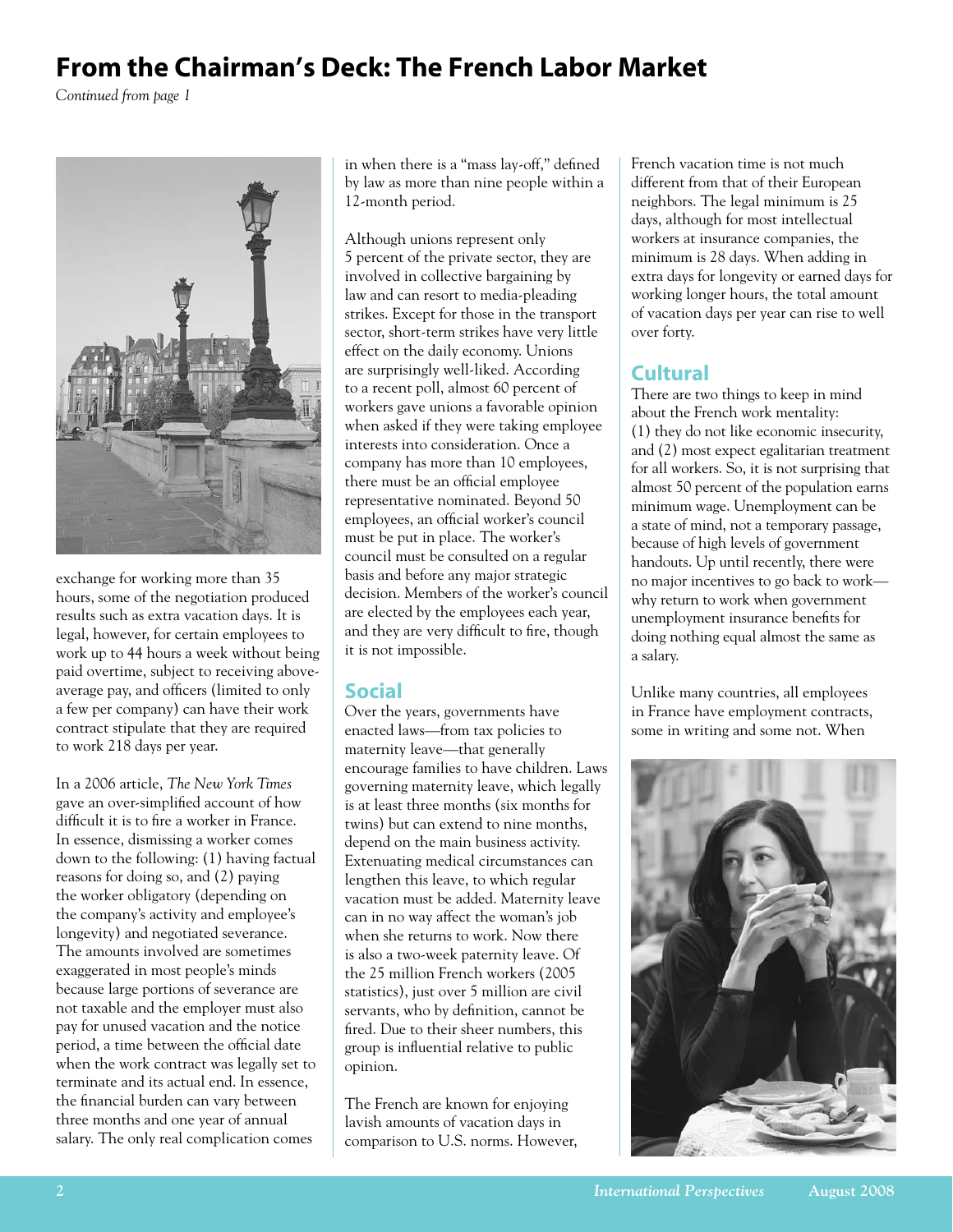

the de Villepin government attempted to introduce a new contract for young people that contained an opt-out clause for the employer during the first two years, students descended into the streets and forced it out of law. There are many paradoxes that grow out of this structural and cultural situation, including employers turning to temporary employment contracts and outsourcing. Another is the trial period, anywhere from a one- to three-month renewable period which is essentially employmentat-will, because the employee can be terminated without cause. Lastly, most French are not especially geographically mobile for jobs outside their city or region, which stems from many sources, including the culture of attending university near home.

#### **Economic**

How much does all this cost? Well, first of all, you have to ignore the anti-capitalist measures of the wealth tax, progressive income tax and inheritance taxes, not to mention sales tax (19.6 percent) and social charges. The French social security system is a comprehensive regime consisting of a national health service as well as social security, medicaid and medicare. Pay in France, therefore, is

not directly comparable to more liberal economies like the United States. If a worker is paid Euro 1,000 contractually, he only actually sees Euro 800 in his paycheck. And, yes, income taxes must be paid on this amount. The 200 Euro difference withheld by the employer is for social security. But wait—the employer has to add Euro 600 to the bill going to social security. So, in effect, for every Euro going into an employee's pocket, there is at least one going to the state.

Work on Sundays is almost forbidden. and work on holidays must be paid up to 200 percent of the normal hourly rate. Ignoring any effects of exchange rates, the minimum wage in France is 20 percent higher than in the United States. Older workers find it harder to find jobs because retirees have a portion of their retirement payments paid by their last employer and cost even more to fire than younger workers. Although this last point could have gone under the cultural heading because of the general French phobia against earning money, the income distribution is skewed and those earning in excess of Euro 75,000 per year are already in the top percentile of all salaried workers.

#### **Political**

Although train workers used to be able to retire at age 50, as of 2008 all workers now can retire only after 40 years of employment. Because the government's coffers are (near) empty, however, there is discussion about increasing the minimum progressively to 41 years and then beyond. France has a history of great state involvement and nationalizing companies (EDF, Crédit Lyonnais, and so forth). Therefore, even though some companies have seen IPOs or been sold to private concerns, the government made promises to the unions on guaranteeing employment so the deals could go through. Lastly, the "American dream" of everybody having a chance to "make it" in life faces a stark reality in France more than a healthy portion of political and business leaders come from the École Nationale d'Administration ("ÉNA") school.

In conclusion, I have made no attempt in this article to analyze or put forth solutions for political or economic policies, but merely laid out some explanations about labor characteristics and labor law in France. Although it may seem like a minefield, the big picture should show that despite misconceptions about doing business in France, as long as you understand the boundaries, you are much better equipped at playing the  $(labor)$  game.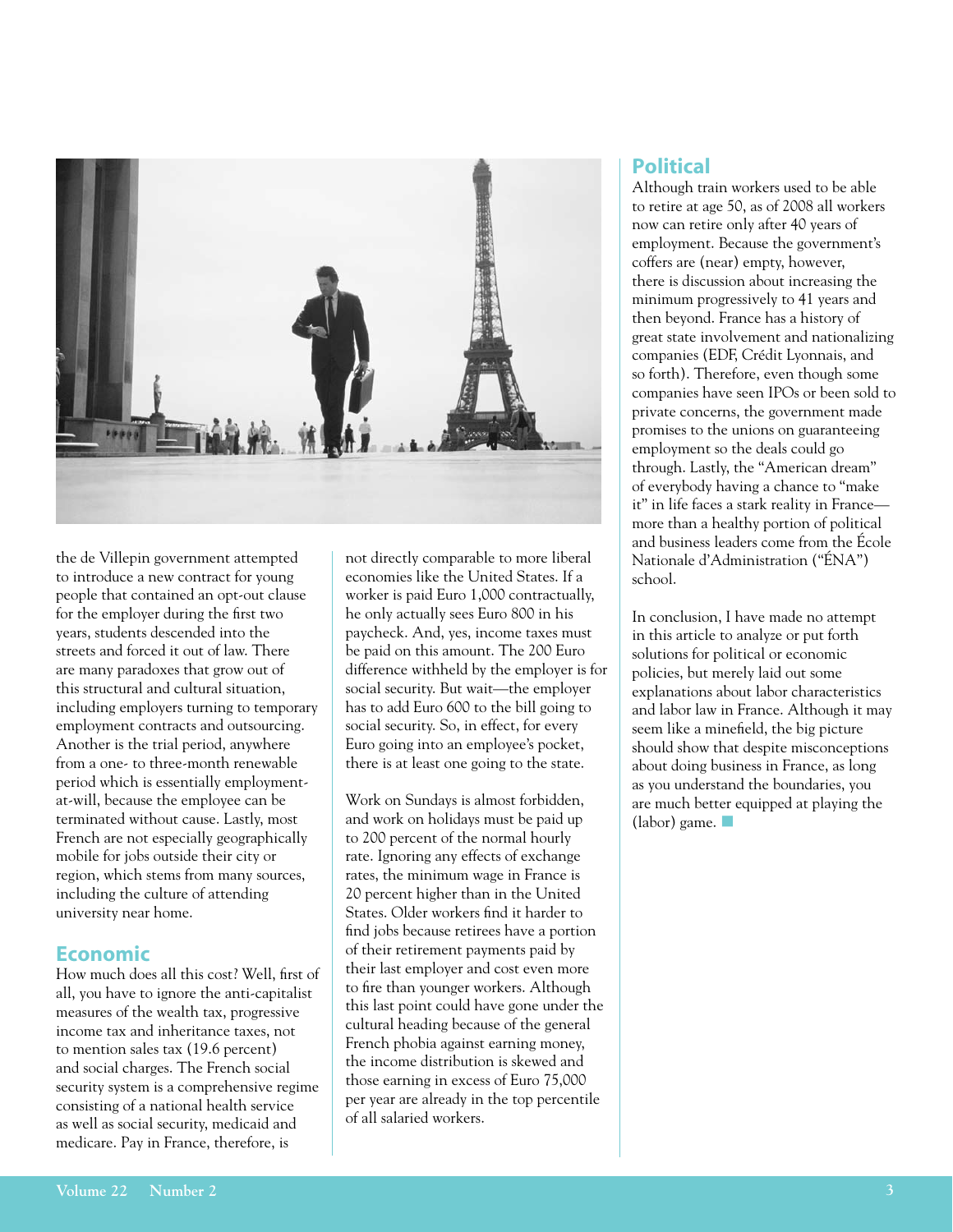# **Protecting Your Company Abroad— Evaluating International Risks**

J.

by Eduardo A. Hernández

**Eduardo A. Hernández** is the multinational practice leader for Marsh U.S. South region based in Miami, Fla. He has a bachelor of arts degree in economics from the University of Southern California, a master in business administration degree from the University of Miami with a specialization in international business, and has completed graduate work in economics at Pepperdine University.

**The globalization, or "flattening," of** today's business marketplace, where economies and societies are interacting more often, allows U.S. firms to enhance their competitiveness in what is becoming an increasingly more level global playing field. Globalization is being driven by:

- • Liberalization, deregulation, privatization and removal of trade barriers.
- Creation of trade pacts among countries.
- Access to a foreign talent pool with a comparatively skilled and lower cost labor force.
- Increased accessibility by way of transportation and communication.
- Saturation of local markets and the extension of product life cycles.
- Institutions, such as the World Bank, that facilitate international transactions.
- Emerging markets, such as Latin America, China and India, that represent new sources for production and sales.
- Technological advances, including the growth and widened use of the Internet.

*Insurance follows the risk* is a common axiom. As a company expands its geographic footprint, its risks become more far reaching and less predictable,

| <b>Figure 1: Multinational Risks</b>                        |                                    |                                                                                                                                                                                                                                                               |  |
|-------------------------------------------------------------|------------------------------------|---------------------------------------------------------------------------------------------------------------------------------------------------------------------------------------------------------------------------------------------------------------|--|
| <b>Global Issues</b>                                        | <b>Product</b>                     | <b>Exposures</b>                                                                                                                                                                                                                                              |  |
|                                                             |                                    |                                                                                                                                                                                                                                                               |  |
|                                                             |                                    |                                                                                                                                                                                                                                                               |  |
| <b>Compulsory</b><br><b>Non Admitted</b>                    | <b>Property</b>                    | Fire protection, BI/EE/CBI, NatCat, Supply<br>chain, Self procurement, DIC, Theft, Goods<br>in transit, Floater: Declaration versus Use of<br>Assets, Supply chain, Terrorism Carve outs                                                                      |  |
| <b>IPT</b><br><b>Non Concurrency</b>                        | <b>Foreign</b><br><b>Casualty</b>  | Adequacy of local limits, Occurrence<br>versus Jurisdiction, Tort, Product liability,<br>Punitive damages, Pollution, Product<br>recall, Accidental contamination, Malicious<br>product or tampering, Fire legal                                              |  |
| <b>Currency Devaluation</b><br><b>Reinsurance</b>           | <b>Excess</b><br><b>Casualty</b>   | Bottom-to-top gaps, Adequacy of limits,<br>Premium allocation, Evidencing XS limits,<br>Pay on behalf versus Indemnification, Non<br>concurrencies broad underlying, Specialty<br>coverages, Currency devaluation                                             |  |
| <b>Fronting</b><br><b>Retentions</b>                        | <b>Work</b><br><b>Comp</b>         | FVWC, DBA Expat, Local Hires, Third<br>country national, Occupational versus<br>Non occupational, Definition of endemic/<br>pandemic, Primary versus contingency,<br>Social security versus private, EL versus WC,<br>EL excluded countries, Scheduled to X/S |  |
|                                                             |                                    | umbrella                                                                                                                                                                                                                                                      |  |
| <b>Premium Allocations</b><br><b>Primary/xs groups</b>      | <b>Employee</b><br><b>Benefits</b> | Travel accident, Avian flu, Non<br>occupational, K/R crisis management, Loss<br>of key employees                                                                                                                                                              |  |
| <b>Evidencing XS Limits</b><br><b>Underlying Scheduling</b> | <b>Political</b><br><b>Risk</b>    | Expropriation, Confiscation,<br>Nationalization, Deprivation, Contract<br>frustration, Trade credit                                                                                                                                                           |  |
| <b>Reinsurance Restrictions</b><br><b>Tariffs</b>           | <b>Cargo</b>                       | Theft of goods in transit, Risk of loss,<br>transportation, Consolidation, Tariff/duties,<br>Stock Throughout, Warranties, Reporting<br>requirements                                                                                                          |  |
| <b>Broad Underlying</b><br><b>Solvency</b>                  | <b>Financial</b><br><b>Lines</b>   | D&O, IVI, Differing D&O laws, Prudentman<br>Rule, EPL Professional Liability, Crime,<br>Private pension plans                                                                                                                                                 |  |
| <b>Erosion of Local limits</b>                              | <b>Surety</b>                      | Loss of bid, Capacity shortage, Contractual/<br>commercial requirements, Custom bonds,<br>Judicial bonds, Economic uncertainty,                                                                                                                               |  |
| <b>Fragmented brokers</b>                                   |                                    | Reinsurance                                                                                                                                                                                                                                                   |  |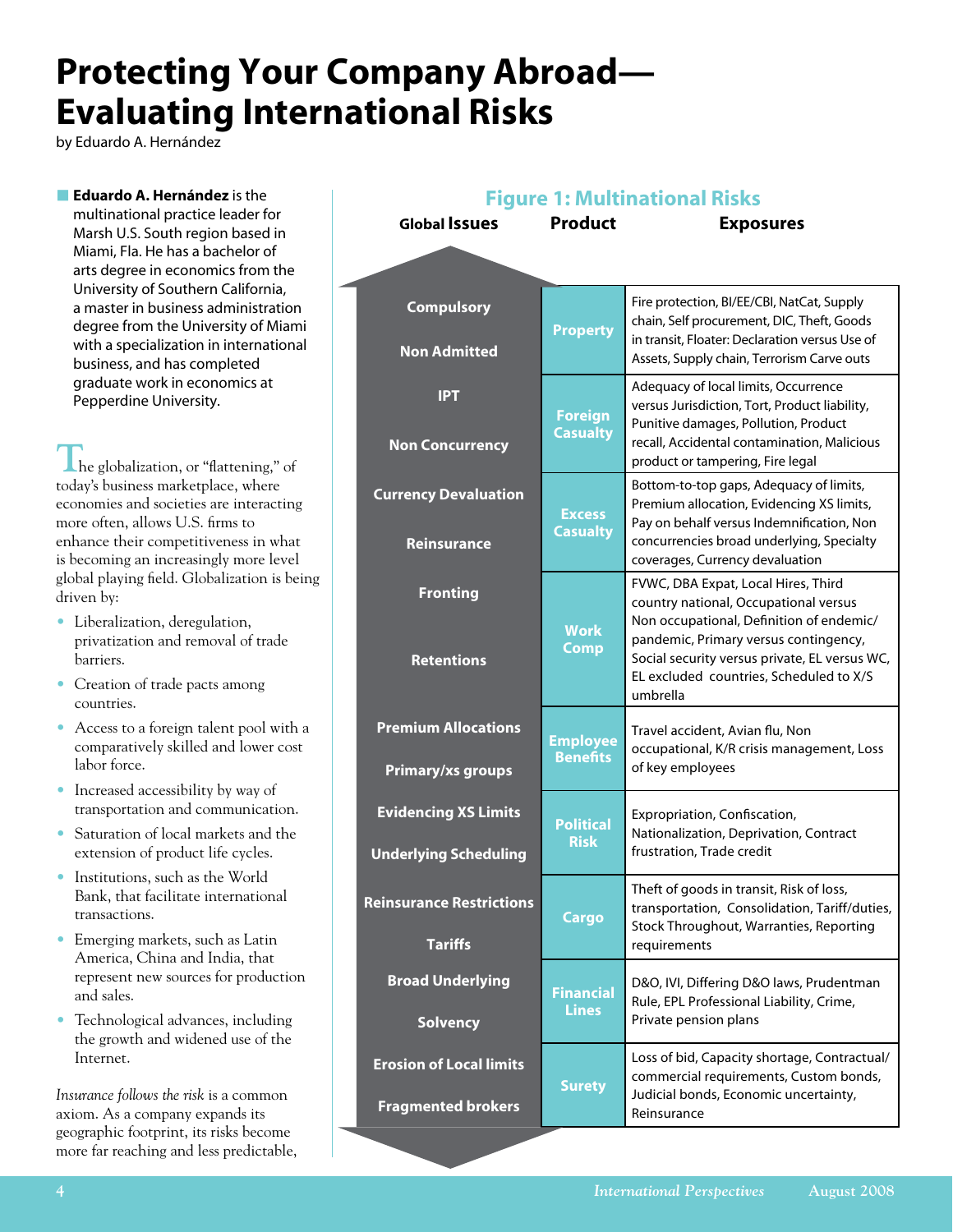increasing its exposure to people, assets, earnings and liabilities. U.S. companies will venture into new territories that are nascent risks for its operations and employees. Avian flu and other pandemics could potentially have an impact on firms and their employees traveling and working in affected areas. Further, the proliferation and possible development of terrorism risks, specifically nuclear, biological, chemical, and radiological (NBCR) acts undoubtedly further expose firms and their assets.

Risks are geographically diverse and intrinsic to certain regions. Figure 1 shows a sample of potential risks and corresponding implications for firms with international exposures. (See Figure 1.)

Globalization has also produced a new generation of risks, specifically in areas such as **regulatory compliance,** where insurance is becoming increasingly governed and enforced by regulatory authorities seeking legal adherence to local laws. European landmark cases such as Kvaerner and U.S. corporate reforms similar to Sarbanes-Oxley have heightened awareness of international insurance regulation, specifically what insurance is procured (compulsory requirements), how and where insurance programs are purchased (admitted insurance) and where any corresponding Insurance Premium Tax (IPT) is to be collected and paid. As a result, firms need to reevaluate their strategy in global insurance procurement practices as well as business assurance and internal controls.

## **Evaluation of International Risks**

Companies able to properly evaluate their international risks may gain a global competitive advantage. Public and stakeholder confidence will increase due to the company's proven methods of identifying, measuring, monitoring and managing its risks.

Businesses should develop a systematic and comprehensive process to evaluate their international risks. A common framework and language will help to facilitate a thorough review and audit of insurance and risk management programs. Such an audit should:

- Enhance the quality of information needed for management decision making on global insurance programs.
- Reduce a firm's global total cost of risk.
- Increase client confidence in its global insurance portfolio.
- Help to limit a firm's foreign exposure.
- Optimize and sustain regulatory compliance processes with respect to such activities as non-admitted insurance procurement.
- Reduce potential regulatory compliance costs such as those associated with the failure to purchase changing compulsory insurance requirements.

By instituting this review as an internal risk management process, a company can:

- Analyze compliance with local laws and customs, such as compulsory, non admitted, IPTs, fronting, premium payment and reinsurance.
- Review exposures, risk quality and loss experience by country.
- Identify gaps in coverage or duplication.
- Eliminate redundant insurance purchases.
- Assess financial security of all insurers in each country.
- Document all insurance policies in a central database.
- Identify opportunities for centralized purchasing of insurance and related services, including risk control.
- Highlight broad socioeconomic and political threat issues.
- Review processes, procedures and communications protocols for global risk management.
- Provide alternative program designs based on a review/analysis outcome.

## **Conclusion**

As organizations continue to globalize, they will undoubtedly enter new territories and will need to better manage uncertain risks. Those that possess sound technical risk and insurance knowledge may be able to find an opportunity in these risks.

Evaluating international risks will help companies understand international nuances that will ensure the structural integrity of their risk and insurance programs with respect to protecting their people, assets, earning and liabilities. An extensive review and program audit also can help ensure regulatory compliance in this age of dynamic changes in international regulatory requirements.  $\Box$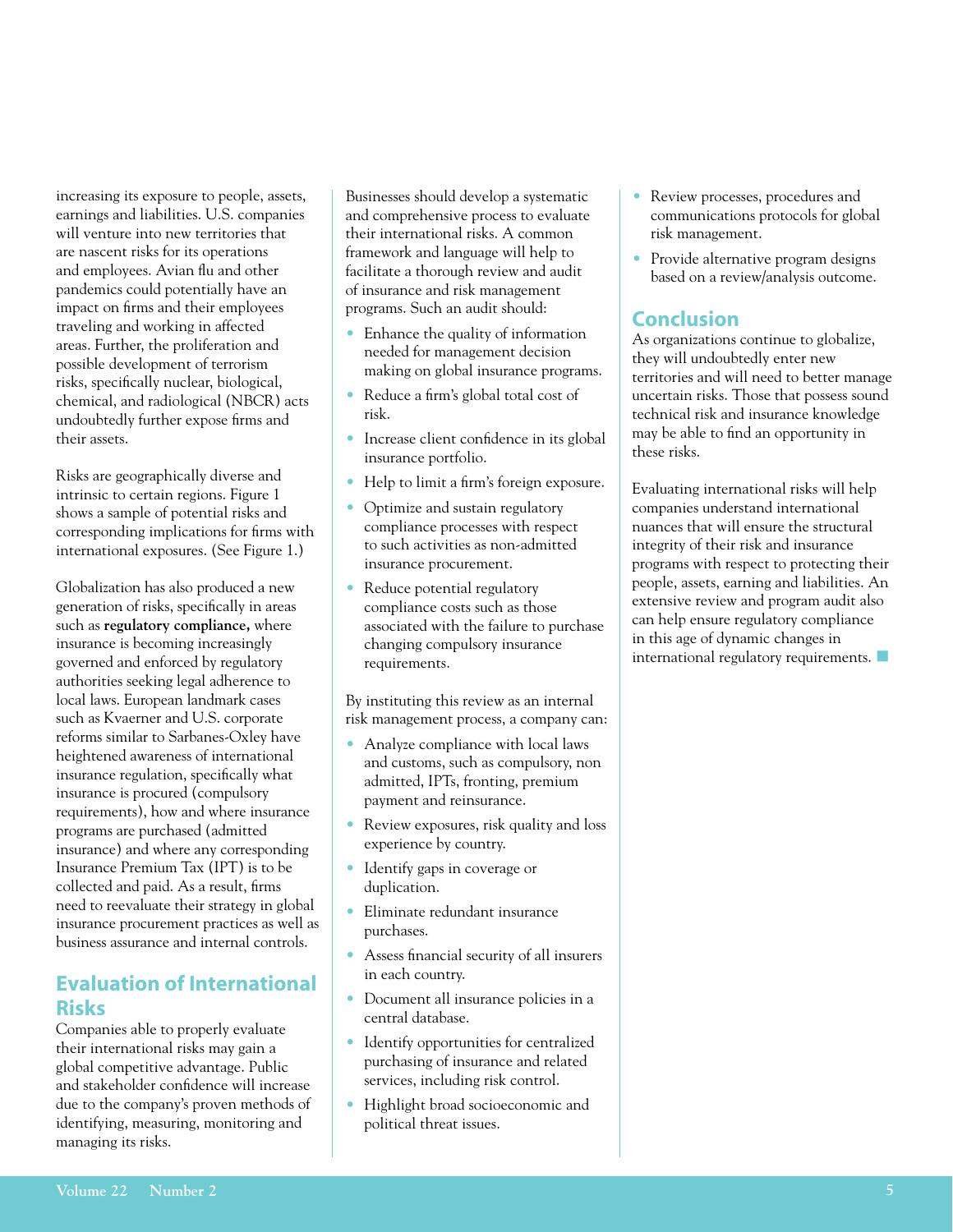# **Philippines Political Risk Toward Democracy and Prosperity**

John L. Linantud, Ph.D.



**n** John L. Linantud, **Ph.D.,** is an assistant professor of political science at the University of Houston-Downtown. He received his Ph.D. in political science from Arizona State University, and a master's degree from George Washington University. Linantud's teaching and research interests include nation-building, American foreign policy, and East and Southeast Asia.

**Editor's note:** This is the second in a series of articles commissioned by the CPCU Society's International Insurance Interest Group on Asian Country Political Risks. The first article appeared in the March 2008 issue of *International Perspectives.*

### **Introduction**

In 1966 John Lennon and Ringo Starr hid behind nuns at the Manila airport to avoid Filipinos angered by the Beatles' refusal to meet First Lady Imelda Marcos. The Beatles departed unharmed, but only after they surrendered their concert receipts to military officials. Twenty years later, nuns at the forefront of hundreds of thousands of protestors protected soldiers who had mutinied against President Ferdinand Marcos during the People Power Revolution of 1986. Today, a generation later, the Philippines is still working toward a stable democracy in which violence, corruption, street protests and other extraordinary acts are replaced by the rule of law.



## **Convent to Hollywood**

The Philippines possesses a political culture that, according to one colloquialism, combines Southeast Asia with 350 years in a convent (Spanish colonization 1521–1898) and 50 years in Hollywood (American colonization 1899–1946). Spain originally created the Philippines from local tribes, established the Catholic faith, and fostered a social milieu of families and patronage. The Spanish era is not remembered fondly: the Philippines' earliest icon is Muslim chieftain Lapu-Lapu, whose men killed



**NacArthur at Leyte.**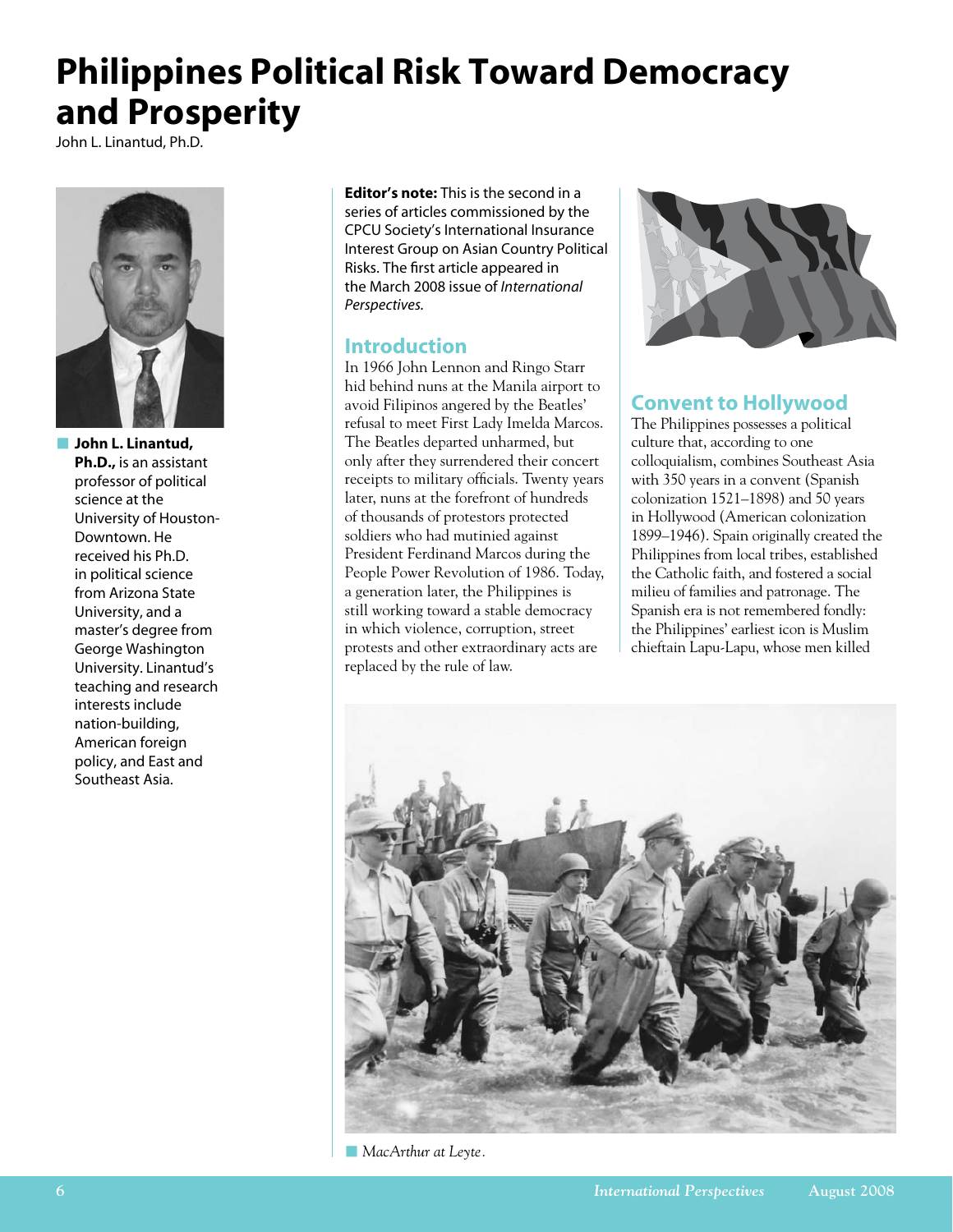Ferdinand Magellan in 1521; the official National Hero, Jose Rizal, was the intellectual father of the revolution against Spain in the 1890s; and the current dress shirt for males, the barong, features an open collar in memory of Spain's refusal to allow Filipinos to wear ties.

The Spanish–American War brought America to the Philippines in 1898. After the American navy destroyed the Spanish fleet, local authorities ignored the Filipinos and surrendered to Commodore George Dewey. In 1899–1902, American and Filipino troops fought each other for control of the country in a war that produced mutual atrocities and bloodshed between soldiers and civilians. Fonder memories of U.S. rule include a public school system and a popular culture of entertainment and celebrities. Under American oversight the Philippines also became the first Southeast Asian people to hold regular elections, and Filipino officials negotiated with Washington for full independence by 1946. This timeline was interrupted when the Japanese defeated a combined Filipino–American army and ruled Manila during the Second World War in 1942–1944. Filipinos generally welcomed the reconquest of the country by allied forces led by General Douglas MacArthur.

### **Guns, Goons, and Gold versus People Power**

Filipino politics after independence mixed elections with oligarchs and private armies. Pundits named this amalgam of democracy and factional violence Guns, Goons, and Gold, and celebrated the Philippines' status as the freest and wealthiest country in Asia outside Japan. By the 1960s, however, traditional politics was an impediment to further growth, and Marcos was elected president in 1965 and 1969 on the promise of purging the oligarchs and modernizing the country. To this end he stressed national independence, built heritage



**n** The EDSA Shrine, Manila.

sites at wartime battlefields and leveraged more aid from Washington for military base rights. It was into this atmosphere of resurgent Filipino nationalism that the Beatles blundered in 1966. Marcos, however, was himself flummoxed by two separate and equally serious insurgencies. The first came from the New Peoples Army (NPA), which began a communist revolution against the state in the 1960s. The second was a separatist Muslim rebellion in Mindanao in the far south, which began in the early 1970s.

Marcos thus declared martial law in 1972 in a time of violence and uncertainty. He did not install a military government, but enlarged the armed forces, closed the legislature, jailed opponents and appointed technocrats to manage the economy. Some of these measures were supported by a population that welcomed a commitment to law and order. Marcos, however, lost support when he failed to deliver on his promises. The symbolic turning point came when he named Mrs. Marcos governor of Manila in 1976. Popular discontent rose as Marcos looted public funds; placed allies in politics, business and the media; and used loyalists in the military to harass opponents.

Change accelerated in 1981 as Marcos terminated martial law and stood for re-election. Marcos won easily, in part because of vote-buying and intimidation, but the prospect of one day defeating Marcos in a more competitive election lured opposition leader Benigno Aquino from exile to the Philippines, where he was assassinated at the Manila airport upon arrival from the United States in 1983. His death resulted in capital flight and more recruits for the NPA.

The crisis led to the first People Power, or EDSA I. Nearly incapacitated with lupus, Marcos approved an election in 1986 between himself and Corazon Aquino, the wife of Benigno, in which hundreds died from partisan and NPA violence. After the government named Marcos the winner, Aquino and the Archbishop of Manila, Cardinal Jaime Sin, refused to recognize the decision. When General Fidel Ramos and several junior officers also denounced the results, Sin called protestors to gather around Ramos' headquarters along EDSA Boulevard. Philippine troops refused to fire on nuns and young women, which forced Marcos to abdicate and made Aquino president. Today these events are honored by a complex centered on the Virgin Mary.

## **Toward Democracy and Prosperity**

Figure 1 traces socioeconomic and political change since EDSA I. The top line tracks the United Nations Human Development Index (HDI), a compendium of gross domestic product, education and health—the higher the HDI, the better the quality of life for the average Filipino. HDI has only slowly improved since 1985, and the gross domestic product (GDP) per capita of \$3,300 is among the lowest in Asia. The Philippines does have a comparative advantage in English, making it a

*Continued on page 8*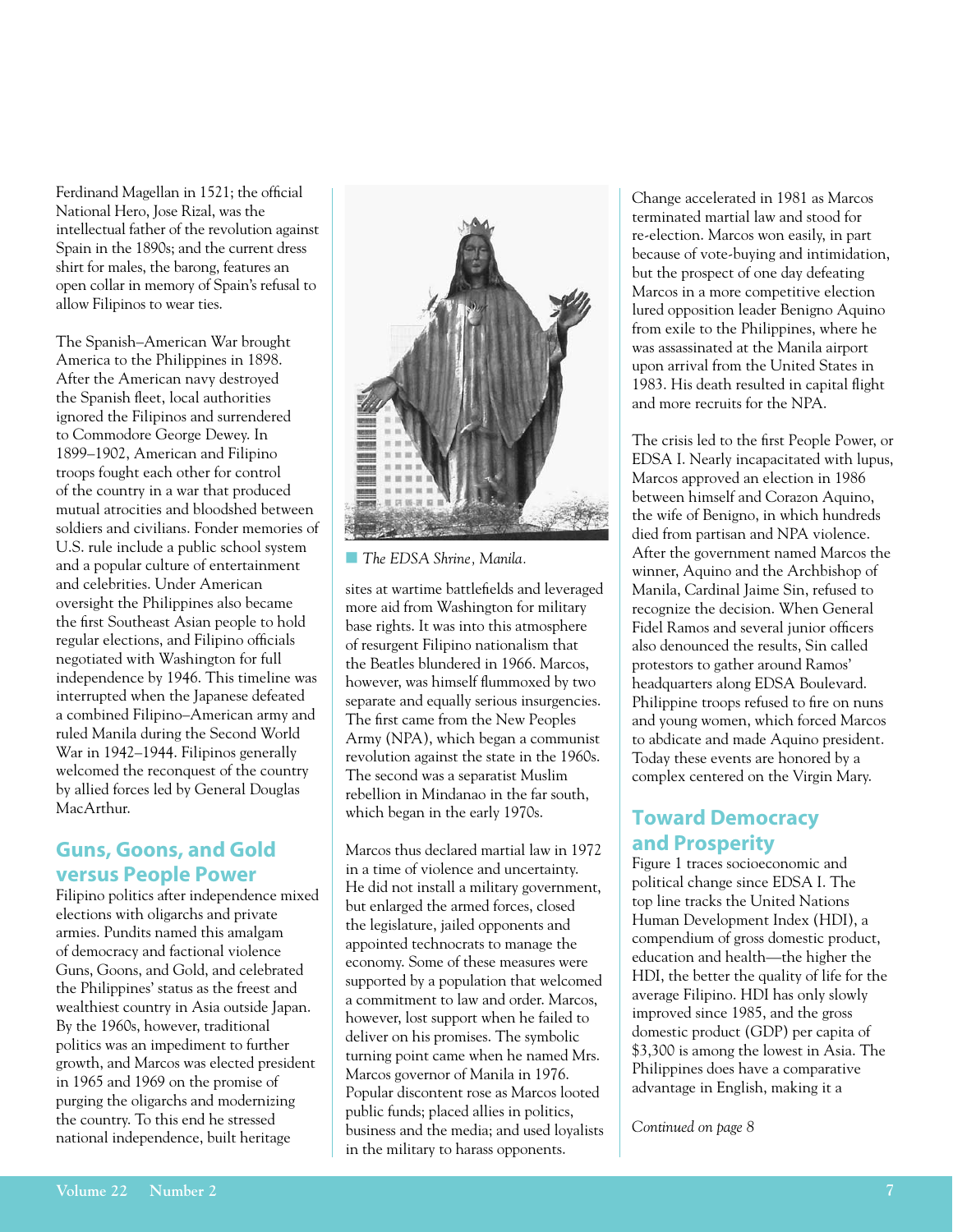# **Philippines Political Risk Toward Democracy and Prosperity**

*Continued from page 7*





regional leader in outsourcing, but GDP growth of 5 percent in 2001–2007 must continue indefinitely to help the 1 in 3 people in poverty.

*Note:* The Human Development line multiplies index scores by 10 to make whole numbers. The best possible score is 10. The Freedom House line averages the separate annual assessments of political and civil rights. The highest possible rating is 7, designating a state with no political or civil rights. The lowest possible rating is 1, designating a liberal democracy.

The bottom line tracks Freedom House grades on political rights and liberties: the lower the grade, the stronger the democracy. The Philippines improved from 3.5 to 2 in 1985–1987 during the decline and fall of Marcos, but in 1988–2005 it actually posted a net regression back to 3. Why? In general, democracy has struggled to assert the rule of law over civilian politicians, insurgents, the military and People Power. The specific problems in Figure 1 includes the peak of military coups, insurgencies and government countermeasures

in 1988–1994; lingering insurgency, election irregularities and capital unrest in 1995–2004; and corruption and extrajudicial killings in 2005 and thereafter.

Political disorder lies at the root of these difficulties. Factional bloodshed and communist insurgency have weakened since 1986, as has Islamic separatism following autonomy for majority-Muslim cities and provinces in the 1990s. Yet guerillas still collect illegal taxes, dragoon young people into their ranks, and enforce their own brand of law and order. The military has also employed extrajudicial killings. But if civilian leaders were to prosecute soldiers for violations of human rights, they might lose their protection against coups and People Power. And the virtual immunity of the armed forces has enticed the rogues among them into organized crime, extortion, kidnapping (see Kevin Henry in *International Perspectives,* March 2008), and murder.

Capital unrest is both the cause and effect of disorder. Aquino (1986–1992) survived coups led by soldiers opposed

to her alleged corruption and soft line toward the NPA. Failing to oust her, many retired officers have won elected offices and remained active in plots against civilian government. Officers who stayed loyal to Aquino have also moved into politics, most prominently Ramos. As president in 1992–1998, he made progress against insurgents and faced no coups, but a campaign to keep him in office by changing the constitution failed after Aquino and Sin led counter-rallies in Manila.

People Power returned under Joseph Estrada (1998–2001) and Gloria Arroyo (2001–). Estrada, a former film star, won the 1998 election but was criticized by other elites as uneducated and corrupt. After the House of Representatives impeached him for profiteering from illegal gambling, several legislators refused to admit key evidence during his Senate trial in 2001. Legions of protestors, with the support of Aquino, Sin and Ramos, occupied the EDSA Shrine and demanded Estrada's resignation. This second People Power, or EDSA II, forced Estrada to vacate the office even though he refused to formally resign. Arroyo, the former vice president, charged him with corruption, and in retaliation Estrada



*Highway marker and tribute to 1942 Death March of American and Filipino prisoners of war, Bataan.*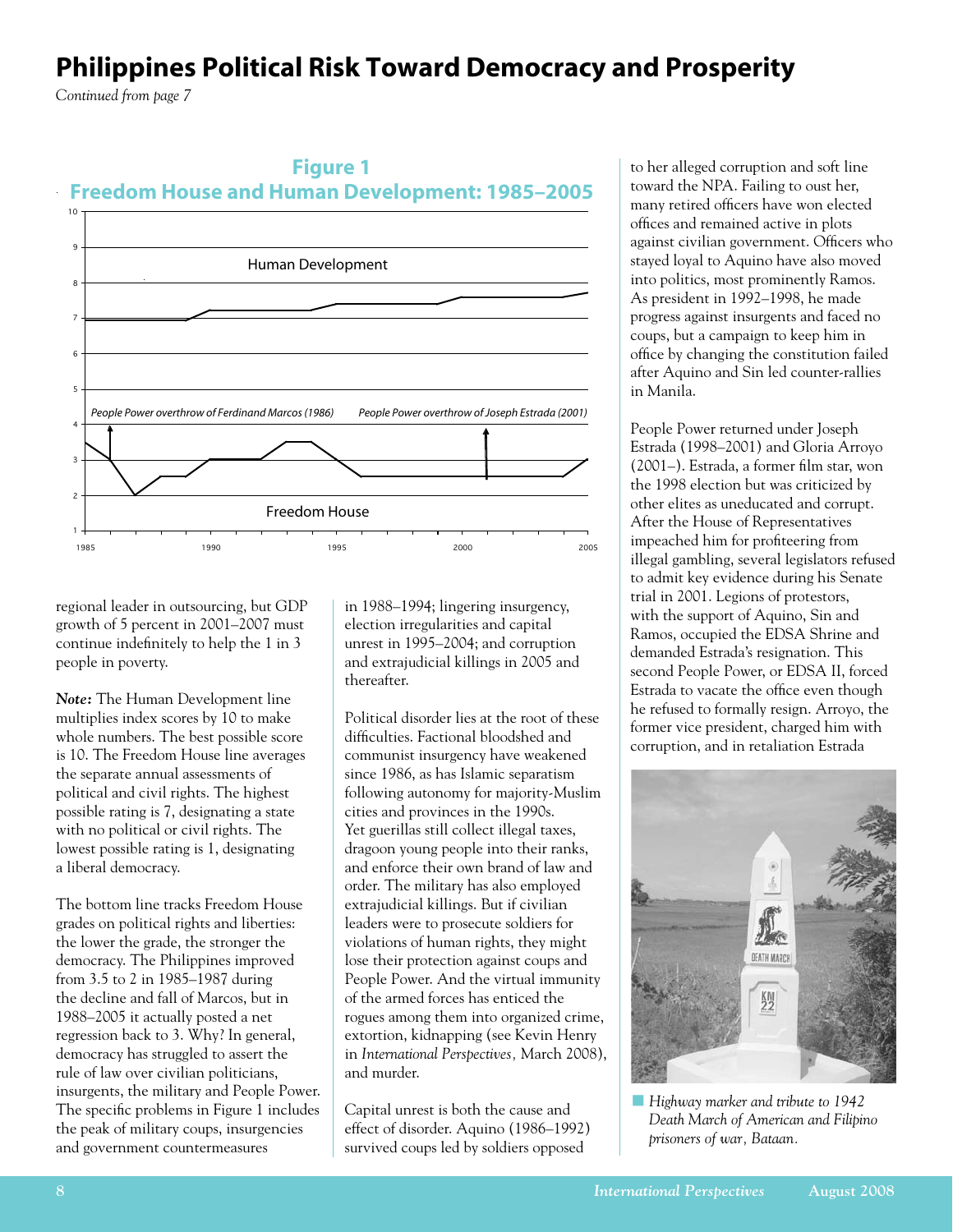loyalists stormed the presidential palace. This failed People Power, or EDSA III, killed several people and wounded others. Since 2001 Arroyo has survived more protests, military plots and attempted impeachments over allegations of misconduct and corruption.

These problems have sullied the Philippines' business reputation despite macroeconomic gains. Since 1996 the Philippines has slipped on every category in the World Bank Governance Project, including Voice and Accountability, Political Stability and Absence of Violence, Government Effectiveness, Regulatory Quality, Rule of Law and Control of Corruption.<sup>1</sup> Some agencies rate it the most corrupt in Asia, and *The Economist* gives the Philippines high marks only in Brain Drain, defined as talented people leaving for other countries, and Workers' Remittances. Indeed, the \$17B in national remittances trailed only Mexico, India and China in 2007, and accounted for 13 percent of GDP in 2006, the most in Asia.

In conclusion, the Philippines has made real but uneven progress toward stability and prosperity. Despite the setbacks described above, popular faith in democracy is still strong, as evidenced by the actions of citizens and the churches—including the ubiquitous Catholic nuns—who assume an array of responsibilities, from voter education and election security to the counting of ballots. This determination and commitment suggest that the Philippines will continue to move forward, albeit at its own pace, and by its own design.  $\blacksquare$ 

#### **Endnote**

1. United Nations, Human Development Report 2007/2008, "Table 2: Human Development Index Trends," p. 235 (hdr.undp.org/en/); Freedom House excel worksheet, "Freedom in the World Country Ratings, 1972–2006" (freedomhouse.org).

# *International Perspectives* **Editor's Note: Expand Your Networking Base!**



**n Mickey Brown, CPCU, ARM, is a senior vice** president at Marsh USA Inc. in Atlanta, Ga. He is a graduate of Loyola College in Baltimore, Md., with more than 20 years of experience in international finance, mergers and acquisitions, risk management and commercial insurance brokerage.

**W**e are actively seeking articles about your country-specific knowledge, personal experiences in working internationally, or dealing with global risk and insurance issues. This publication represents an excellent opportunity to gain publicity for both yourself and your respective organization! Don't worry about being a journalism major; we stand by to edit and format the content in sharing your knowledge with other professionals.

Here's a great chance to gain both exposure as an authority on a given topic and expand your networking base! If you would like to submit an article, please contact **Mickey Brown, CPCU, ARM,** by phone at (404) 995-3386 or by e-mail at mickey.brown@marsh.com.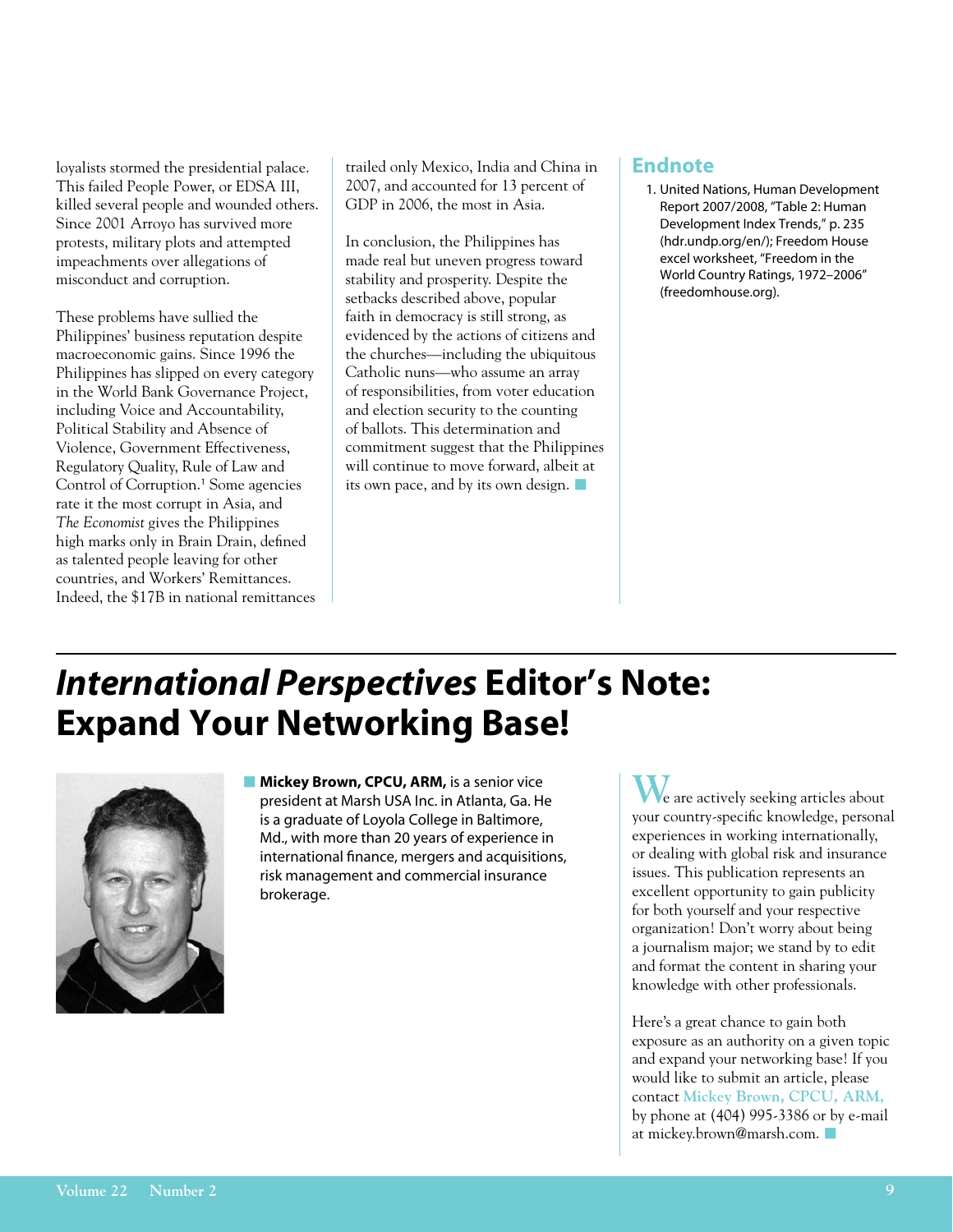# **Japan Vertical Segregation**

by Colleen Kemper, ARM



**n Coletta Kemper, ARM, is** vice president of Industry Affairs for the Council of Insurance Agents and Brokers, which she joined in 1991. Prior to joining the Council, Kemper served as director of public affairs for the National Association of Insurance Brokers for six years. She brings more than 30 years of political and public policy experience to the job. Kemper has worked on political campaigns at the presidential and state levels. She also spent four years in the legislative department for a public interest organization headquartered in Washington, D.C. Kemper has worked in the private sector in the telecommunications and finance fields. She received a master's in public administration degree in 1982 from Harvard's the Kennedy School of Government. She holds a B.A. degree in English Literature from the University of Maryland.

**Editor's note:** This article originally appeared in *Leader's Edge* Magazine and is reprinted with permission.

**O**ut of the ruble of sheer destruction following World War II, Japan emerged as an economic miracle in the second half of the 20th century. Behind Japan's success is a tradition of close-knit business arrangements that helped create economic powerhouses, such as Mitsubishi. For decades, these powerful alliances controlled Japanese industry from supplier to distributor and threatened U.S. dominance in the steel and auto industries. No longer the power force they once were, these mega corporations still pose a barrier to foreign and domestic insurance brokers and carriers in Japan's insurance market. Prior to World War II, Japan's industry was controlled by zaibatsu—closely held, family-owned industrial conglomerates. The zaibatsu helped build Japan's military industrial complex before the war. The Allies dismantled the zaibatsu after the war, but companies quickly reorganized into alternative business alliances called keiretsu.

Keiretsu is a Japanese term for a type of business arrangement with interlocking companies and shareholdings. A keiretsu is organized either horizontally or vertically. The major keiretsu are centered on a bank, which lends money to the other members and holds equity positions in the companies. The all powerful bank exercises considerable control over the keiretsu and bails out members when needed. Through these arrangements the keiretsu is able to dominate the market. Mitsubishi Corp. is a prime example. Its group includes the Bank of Tokyo-Mitsubishi UFJ, Kirin Brewery, Mitsubishi Electric, Mitsubishi Fuso, Mitsubishi Motors, Nippon Yusen, Nippon Oil, Tokio Marine and Fire Insurance, and Nikon and Hino Motors. Vital to Japan's early economic recovery, the keiretsu system is viewed as a barrier to trade and an obstacle to Japan's future economic success. The keiretsu structure has been the subject of trade negotiations since the early 1990s. The U.S. asked the Japanese to dismantle the keiretsu and allow U.S. firms to compete. As a result, the Japanese agreed to make the keiretsu relationships more "open and transparent." While progress has been

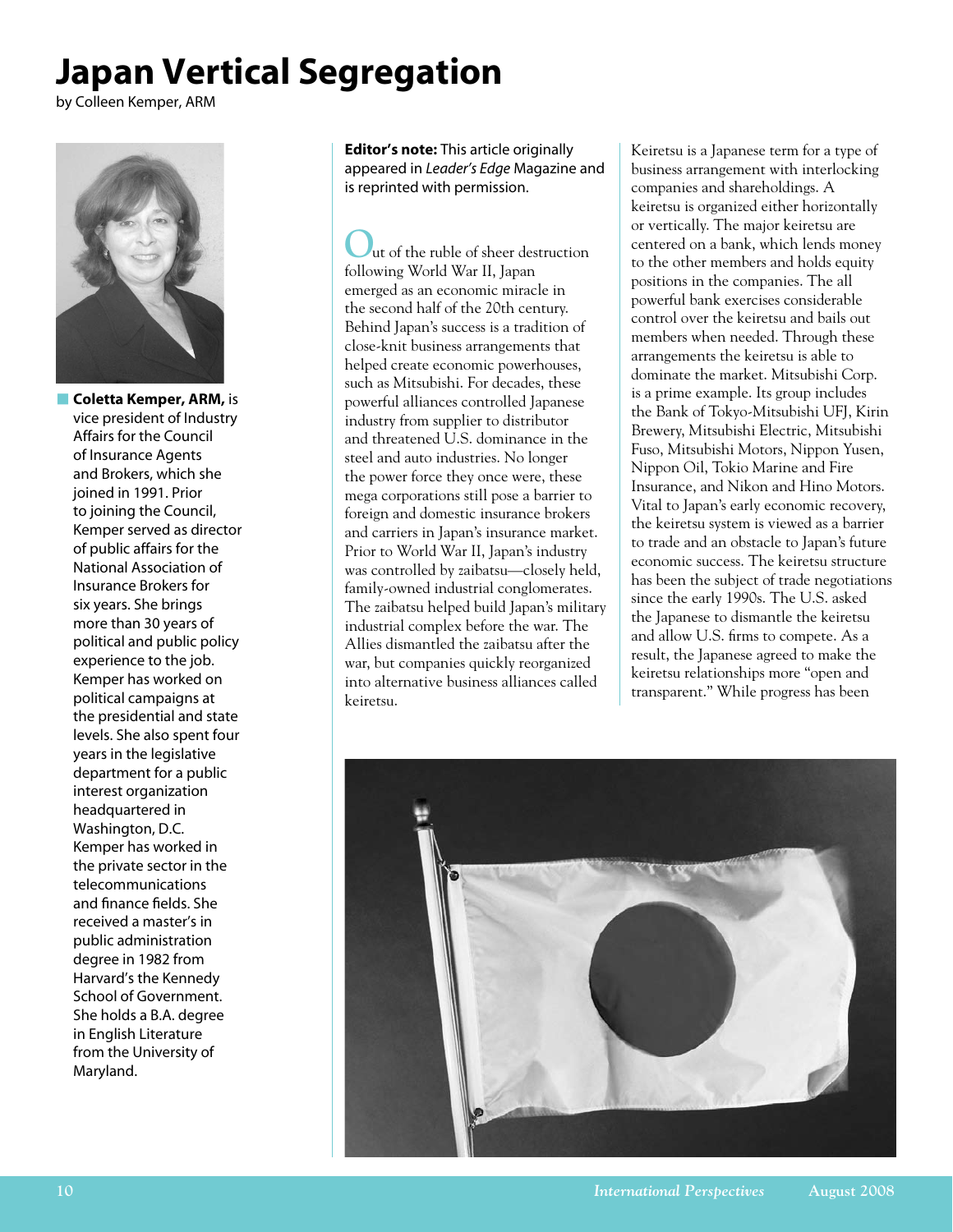made, the keiretsu system lives on, and significant trade barriers still exist in the areas of non-life insurance and brokerage services. Foreign and even domestic insurance brokers find it difficult to compete for commercial clients that are part of a keiretsu. There are six major barriers to trade for the insurance industry:

**Shareholding by insurance companies of large publicly traded corporations.**  Currently, Japanese law permits nonlife, property-casualty insurers to hold no more than 10 percent of a public company. On its face, the 10 percent ownership doesn't seem that onerous if the corporation's insurance needs are put out for competitive bid. In reality, because of the cozy keiretsu relationship, the insurer with the ownership stake most often gets the business.

**Corporate subsidiary insurance agencies.** A number of large Japanese corporations have a wholly owned subsidiary that operates as a licensed property-casualty agency. Current regulations limit the percentage of the parent company's insurance that can be funneled into the agency. The percentage calculation excludes any personal insurance that employees buy—distorting the amount of business going to the subsidiary agency. Another issue arises when Japanese non-life insurers assert their influence by assigning the insurer's current or retired employees to the agency.

**Cooperative insurance company scheme.** Under this scenario, non-life insurers provide quotes for the risk. The business is still awarded to the largest shareholding insurance company, but the insurers who "lost" the bid form a cooperative "coinsurance scheme" and underwrite a proportion of the risk based on the shares they own. This effectively locks out other competitors.



**Direct foreign insurance placements.** Japan requires many lines of coverage be placed with admitted companies. This isn't uncommon in developing economies that protect emerging industries, but it limits the coverage available for complex risks.

**Insurance brokerage system.** Japan does not allow brokers to negotiate fees for services with commercial clients. The fixed commission rate approach needs to be eliminated, and brokers should be allowed to be compensated by fee for services and/or commission depending on services provided.

**Toa Reinsurance Co.** Toa was created largely by capital provided by Japanese insurance companies, which are also Toa's largest shareholders. As a result, Toa often becomes the reinsurer of choice for the insurers and may provide conditions more favorable to its shareholders than the competition. Japan has progressively opened its insurance market to foreign competition, but to have a truly free market that benefits consumers, it must let competition reign.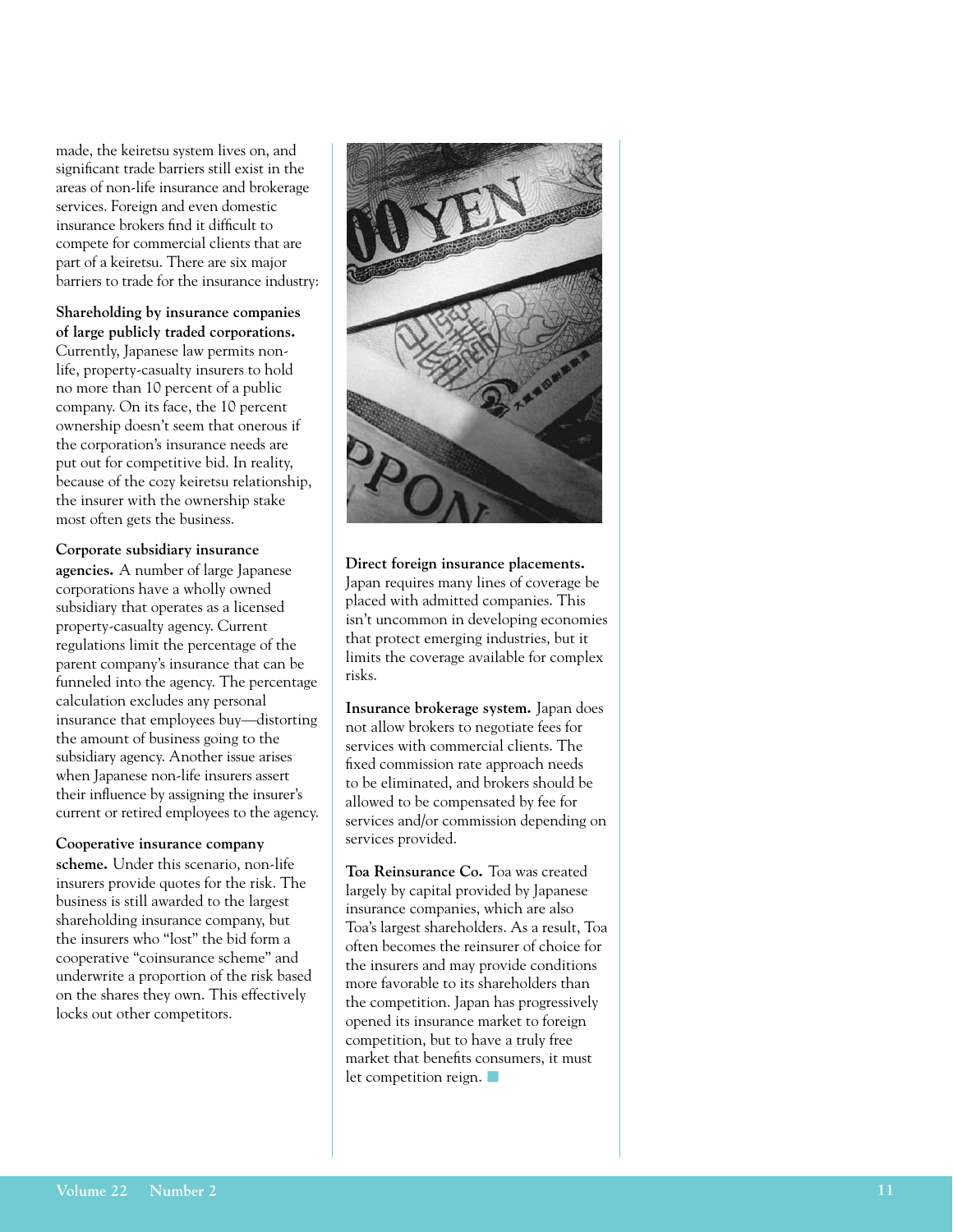# **Working Abroad in Insurance: How Does Insurance Work on a Small Caribbean Island?**

by John C. Ramsey, ARM



**N** John C. Ramsey, ARM, is an assistant vice president and manager of risk and insurance advisory services at Marsh Management Services Cayman Ltd. in Grand Cayman. He received his bachelor of business administration degree with a double major in finance and risk management and insurance from the University of Georgia in Athens, Ga. Prior to joining Marsh in the Cayman Islands, Ramsey was with the Marsh International Practice based in Atlanta, where he was responsible for client advisory of multinational clients and their overseas operations.

**A**s a commercial insurance broker, I have transitioned from working with global clients to implementing similar risk management and insurance concepts at a local level. In transferring from a large U.S. brokerage office to a small office in the Caribbean, I migrated from servicing multinational corporate clients and liaising with foreign offices on international programs to being the representative in a foreign office— Grand Cayman.

I sought an overseas assignment in order to gain valuable experience within the international insurance arena. So, when an opportunity arose in the Cayman Islands, no one had to sell me. Needless to say, I have grown to thoroughly enjoy this island and the residents of Grand Cayman. The tremendous amount of opportunity here on various levels in the insurance and risk management industry is something you do not find in many other places—the local market continually growing in sectors such as tourism and construction, the captive market with numerous alternative risk solutions and the potential to be a reinsurance hot spot down the road.

Compared to the United States, it is definitely a different local insurance culture. Historically, a great deal of the local business has been handled on a direct or agency basis with minimal local broker involvement. As the Island continues to grow, especially in the financial and property sectors, the need for a broker representing the insured's best interests becomes more evident.

It is estimated that the Cayman Islands has a resident population of about 55,000 people, with roughly 60 percent Caymanians. The local commercial insurance environment has a unique culture, which also is evident in other Caribbean jurisdictions. To a large degree, agency arrangements exist as well as local insurers writing direct business.

Considering the size of the Cayman Islands, relationships go a long way when insureds decide to transact their business, be it through an agent, broker or direct. Broker of Record Letters are not widely acknowledged for commercial business, and the role of the broker is still somewhat vague by many insureds. It is often thought that the broker will add cost to the equation or there is some unknown catch, even though a broker's number one priority is to represent the best interests of the insured!

So, how do brokers differentiate themselves and show value? A strong influence consists of the local relationships that a broker builds and focuses on core questions such as: Are businesses properly identifying their risks? Do they have the proper insurance coverage? Has business continuity been addressed in the event of a disaster? What alternative risk management solutions exist? And so forth. The key is providing innovative solutions and utilizing worldwide resources for the insured's benefit to demonstrate that a local touch has a global reach.

## **Grand Cayman Insurance Marketplace**

In the 1970s, the Cayman Islands began to push itself as an offshore center domicile with the first captive insurer being established as a result of hardening in the U.S. medical malpractice insurance marketplace. Two local domestic insurance companies were established in 1984 and remain intact today. In 2004, the first license was issued to an open market reinsurer. The Cayman Islands Monetary Authority (CIMA) is responsible for the supervision of all insurance companies, whether they operate domestically writing local risks or as insurance companies accepting overseas risks.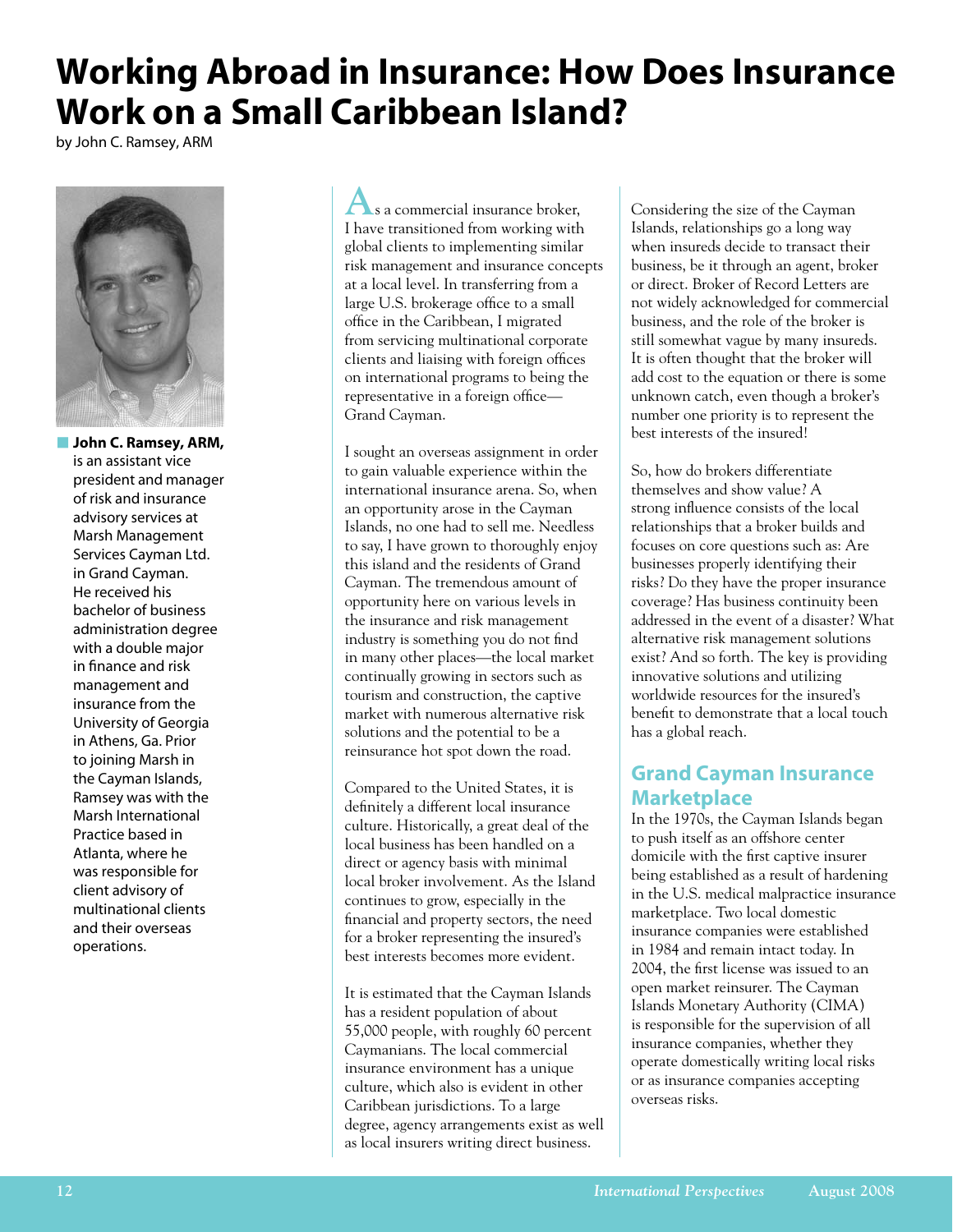The Cayman Islands is probably best known for its economic development in international finance and tourism. The country is regarded as one of the world's premier financial centers, consistently ranked in the top five. Forty-seven of the world's largest banks are currently registered in the Islands. They are also home to the world's leading legal and accounting firms.

#### **Captive and Offshore Insurance Market**

The Cayman Islands is the second largest captive domicile in the world. The number of companies registered is approximately 760, which include individual and group captives, associations, segregated portfolio companies and alternative financing vehicles, with total premium income in excess of U.S. \$7.6B as of April 2008, according to CIMA statistics.

The main business lines written by the captives are healthcare, liability, workers compensation and property, with almost 90 percent of business coming from North America. Cayman has historically been known as the domicile for healthcare and medical malpractice captives. Healthcare accounts for excess of U.S. \$3.03B in premium or 36.3 percent of Cayman captives, followed by workers compensation with U.S. \$1.89B premiums or 21.1 percent, Liability premiums of U.S. \$1.61B or 18.8 percent, and Property US \$450M with 11.1 percent.

There are currently 25 registered insurance managers in the Cayman Islands. The top five captive managers comprise roughly 70 percent of the total number of captive companies under management, and they are a large reflection of international based captive managers.

With one reinsurer now set up and doing business in the Cayman Islands, the thought and hope is that a trend will begin to attract more reinsurers to

set up shop here. As the government is keen to develop a reinsurance market, it has created a reinsurance task force to attract reinsurers and further enhance the image of being a domicile with favorable regulations. A report of the Insurance Law Working Group, established by CIMA, stated that there is an opportunity for Cayman to firmly establish itself as a domicile that can house the non-captive reinsurance market, which has traditionally gravitated toward Bermuda.

#### **Local Property and Casualty Market**

According to statistics from CIMA, at year end 2006 the total gross written premiums of the domestic non-life market were roughly U.S. \$304M. The largest class was property, accounting for U.S. \$126.6M, healthcare contributed U.S. \$108.4M, and motor was U.S. \$30.5M. Professional liability and D&O liability are placed overseas through global programs or stand alone placements.

Hurricane Ivan hit Grand Cayman on Sept. 12, 2004, resulting in the worst ever natural disaster on the island, causing an estimated U.S. \$1.5B in property claims. In 2005, property premium increased by almost 80 percent due to the large rate increases after Hurricane Ivan. The standard property deductibles for catastrophe perils have since increased from 2 percent to 3 percent of the insured value and up to 5 percent for some waterfront areas and difficult-toplace risks.

Because of windstorm exposure, property continues to be a challenge in the Cayman Islands. Although the overall market is softening to a degree, the capacity, terms and pricing still remain issues as there are a limited number of local and overseas markets willing to write in this windstorm prone area.

About 90 percent of the islands' food and consumer goods must be imported. As industry infrastructure is minimal, future growth is likely to be from increases on existing business and developments in the residential, resort and tourism sectors. Much of the islands' large risks are placed abroad, including the resort hotels placed through global programs.

The following classes of insurance are compulsory in the Cayman Islands: motor third party liability, health insurance, professional indemnity for insurance brokers and workers compensation (for those earning less than a stated salary level). All employers must provide health insurance for their employees through a licensed health insurer. Condo association by-laws require replacement cost insurance to be procured for the building structure.

Non-admitted insurance is effectively permitted, as there is no law stating that a buyer for a local risk cannot purchase from an unlicensed insurer, with the exception being compulsory coverage. There is no local market for professional liability and D&O liability, which results in coverage having to be placed overseas. Lloyds is an external licensed admitted insurer in Cayman. Licensed brokers and agents are permitted to place local risks with non-admitted insurers only by obtaining a special dispensation from the authority where certain criteria are satisfied.

As of April 2008, CIMA reported licenses for 22 brokers, 6 local insurers and 22 external insurers, who are all authorized to do business in the Cayman Islands. Many of the local brokers act in an underwriting agency capacity. Foreign external licensed insurers who are predominantly located in the Caribbean region operate mainly through agency-type relationships. There are no international insurers with local  $overations.$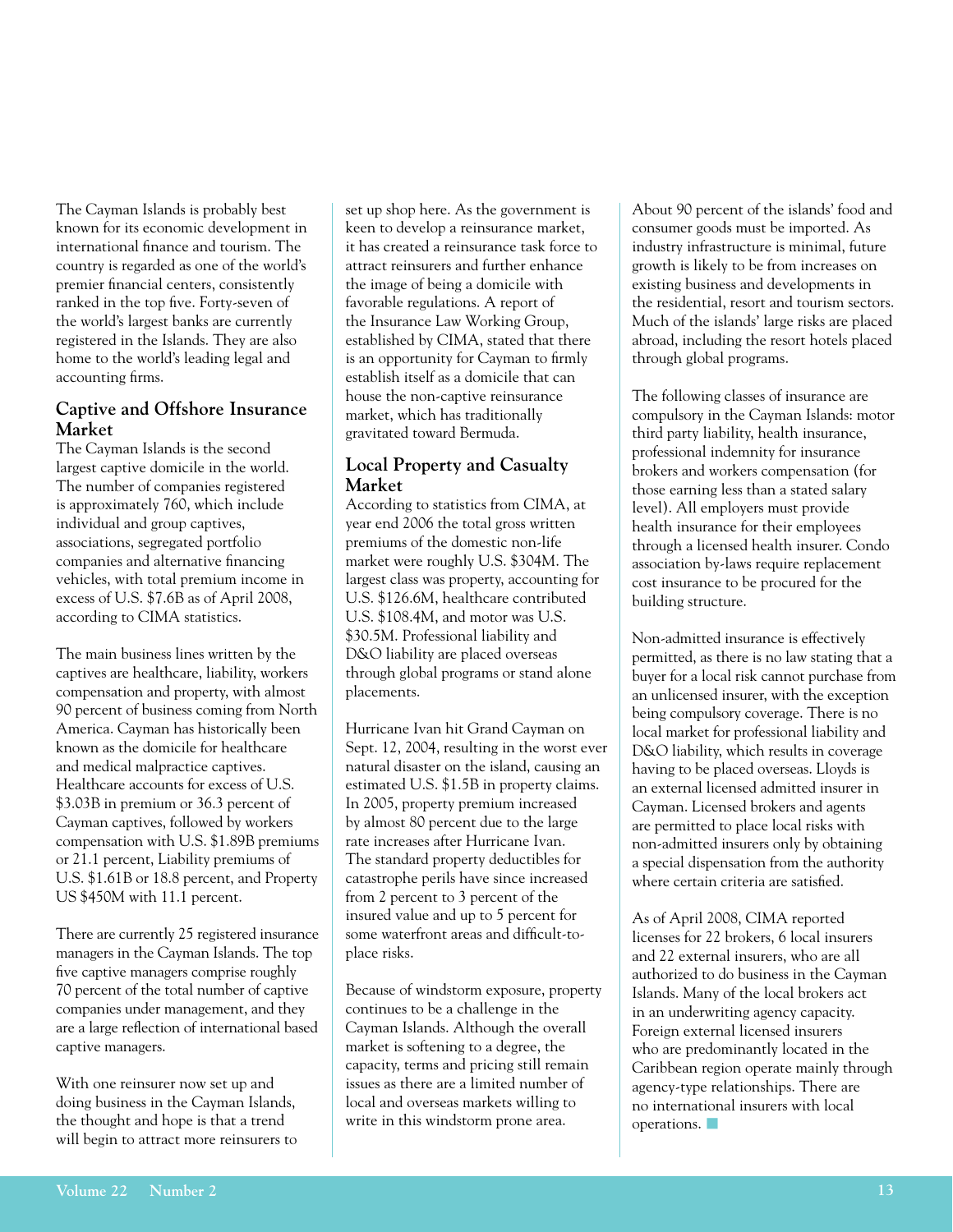# **United Kingdom's Corporate Manslaughter Act**

*Implications on Employers Liability and General Liability Insurance*

by Michael A. Leinenbach, CPCU, AIM, ARe, ASLI, ARM, ARM-P



**n** Michael A. **Leinenbach, CPCU, AIM, ARe, ASLI, ARM, ARM-P,** is a senior underwriter in the International Casualty unit of Zurich North America. He has 20 years of industry experience, including seven years with Chubb and seven years with a regional agency.

**Editor's note:** This is the second in a series of articles on the United Kingdom's Corporate Manslaughter Act of 2007 commissioned by the CPCU Society's International Insurance Interest Group. The first article appeared in the March 2008 issue of *International Perspectives.*

### **Introductory Notes**

As the U.K. Corporate Manslaughter Act of 2007 ("the Act") has been in effect since April 6, 2008, there remain many questions relative to the insurance marketplace coverage response to this new law. At the time of this writing, no prosecutions under the Act could be identified, so there are no guiding precedents.

Please keep the following in mind regarding this article:

- It is based on U.K. "Good Local Standards," not on any specific insurer's policy. Many insurers have not publicized a coverage position for losses resulting in prosecution under the Act.
- Information is addressed on a broad perspective rather than a discussion of specific provisions of any insurer's proprietary policy.
- Coverage questions are discussed relative to whether an insured should reasonably expect coverage under the lines of business addressed. The "reasonable expectation" standard is addressed as an opinion of the author.

In addressing the question of how criminal prosecution can be covered under an insurance policy, we shall focus here on the answers from the perspective of employers liability and general liability.

## **Employers Liability**

Since the employer's responsibility for the safety of their employees is automatic, Employers Liability (EL) exposures are especially susceptible to losses resulting from prosecution under the Act. Therefore, anytime an employee dies in the course of employment, management is considered responsible to some extent.

A typical U.K. EL policy covers action taken by the Health and Safety Authority (HSA) under certain circumstances. Accordingly, it's not a stretch to expect coverage for a criminal prosecution which would result from a grossly

negligent deviation from HSA standards. In any case, it goes against the nature of insurance to provide indemnification for the consequences of criminal activity. So, how is it being handled?

First, keep in mind that being prosecuted is only an allegation of criminal activity. Until when and if an organization pleads guilty or is convicted, the activity in question is not deemed criminal. Also, we need to separate intentional criminal conduct from conduct undertaken not only without the intent to commit criminal acts, but with responsible action in mind. Therefore, until and unless there is an actual criminal conviction, an insured would be reasonable in his expectation of coverage, as such claims situations, in which there is a duty to defend, are generally broader than those where there is a duty to pay the ultimate loss.

The typical U.K. EL coverage grant provides for losses which include the Employers Liability deemed by a court as well as auxiliary costs, the most important of which is defense. The defense costs are included within the policy's coverage limit (for example, GBP 10M). My research reveals that most insurers are offering defense costs for prosecution under the Act, though with a sublimity. I have neither found any EL policy that would cover the resulting fines or other costs involved with implementation of the various penalties, nor is this expected.

## **General Liability/Public Liability**

Just as with the EL, the duty to defend is generally broader on the General Liability (GL) than the responsibilities to cover an actual judgment. So should an insured expect the same level of protection (that is, defense costs, perhaps subject to a sublimit) as with the EL policy? I do not think so. With Employers Liability, the employer is automatically considered responsible for any injury in the course of employment and the defenses are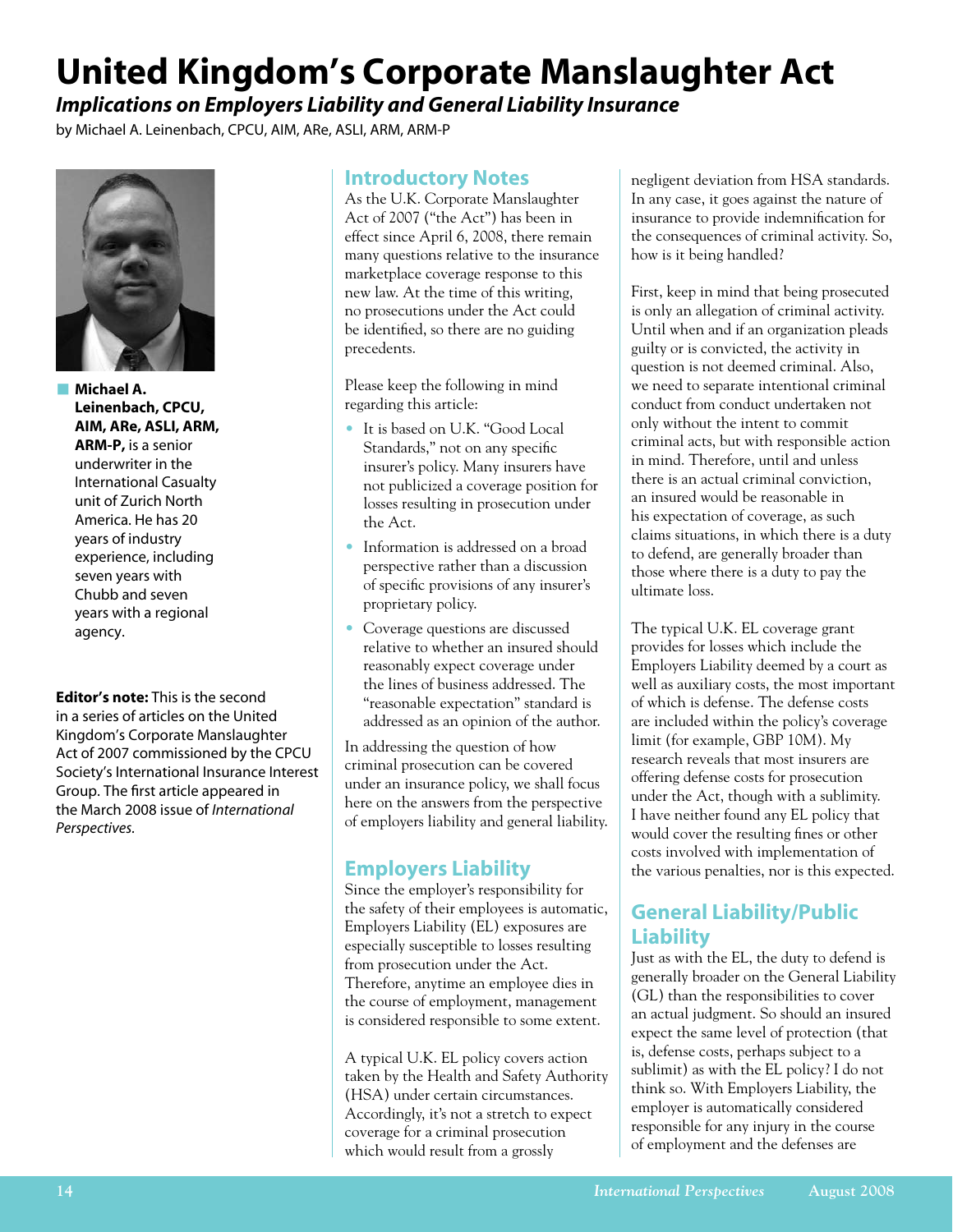limited. Indeed the EL policy is designed to address the specific exposures borne by an employer in an expeditious (in other words, cheap) manner in light of the fact that defenses to their responsibilities are limited (notwithstanding the abilities of plaintiff attorneys to often negotiate large settlements). The range of defenses against a suit under the GL—public liability or products liability coverage grants—is much wider given that it may cover liability to a much larger potential pool of claimants, such as any third party other than employees.

To form an opinion as to whether an insured should expect coverage for prosecution under the Act within the public liability or products liability coverage grants, I will separate losses into two categories: Losses which would give rise to a claim solely as a result of prosecution under the Act (especially where it would clearly not be covered under the GL policy otherwise), and losses which would give rise to civil/public liability whether or not prosecution under the Act ensues.

In the first article, we established that prosecution under the Act requires an allegation of gross negligence committed by corporate "management" that is so egregious it is deemed criminal. Management failure in and of itself is not a coverage grant under the GL policy, and criminal acts should be excluded. I would therefore suggest that an insured not look to a GL policy for defense costs arising solely out of prosecution for manslaughter.

But what if the insured's operation causes a loss where the insured is potentially liable to a claimant under a civil proceeding, and that same occurrence also leads to prosecution? Now, just as with the EL policy, we should expect to have defense costs until when and if criminality is proven, as the prosecutorial defense parallels the civil defense, requiring similar investigative and claim adjustment resources. One could say that it is in the insurer's best interests to help negotiate a favorable (to the insured) outcome to the prosecution to lessen the impact of the civil liability. Since U.K. GL policies are generally "defense within," the insured should likewise expect to have a limitation to these costs.



### **Conclusion**

To summarize, under EL and GL policies, it would be reasonable to expect indemnification from defense costs for prosecution under the Act where liability for an occurrence exists, whether or not criminality was alleged. Such coverage should be subject to a policy sublimit based on insurance market capacity and underwriting appetites. On the other hand, an insured should not expect to be protected against the punitive results of a successful criminal prosecution nor should an insurer offer such coverage.

Since this article provides only this author's opinion of reasonable coverage expectations, how can this information assist in designing an insurance coverage program? Hopefully, you now know the questions to ask, such as: Am I covered for defense? Is it sublimited? What if the same occurrence causes a loss covered under multiple policies? What if a single occurrence results in a products liability claim and simultaneous prosecution under the Act?

If answers to these questions are not available, or if the insurance company in question has not established a position, then you may want to investigate alternatives.

In the next installment of this series, I will address the perspective of professional policies (D&O, E&O), umbrella/excess coverage and a global master policy. My expectation is that major insurers will also publicize more specific information regarding their proprietary underwriting position on this coverage prior to the next publication date.  $\blacksquare$